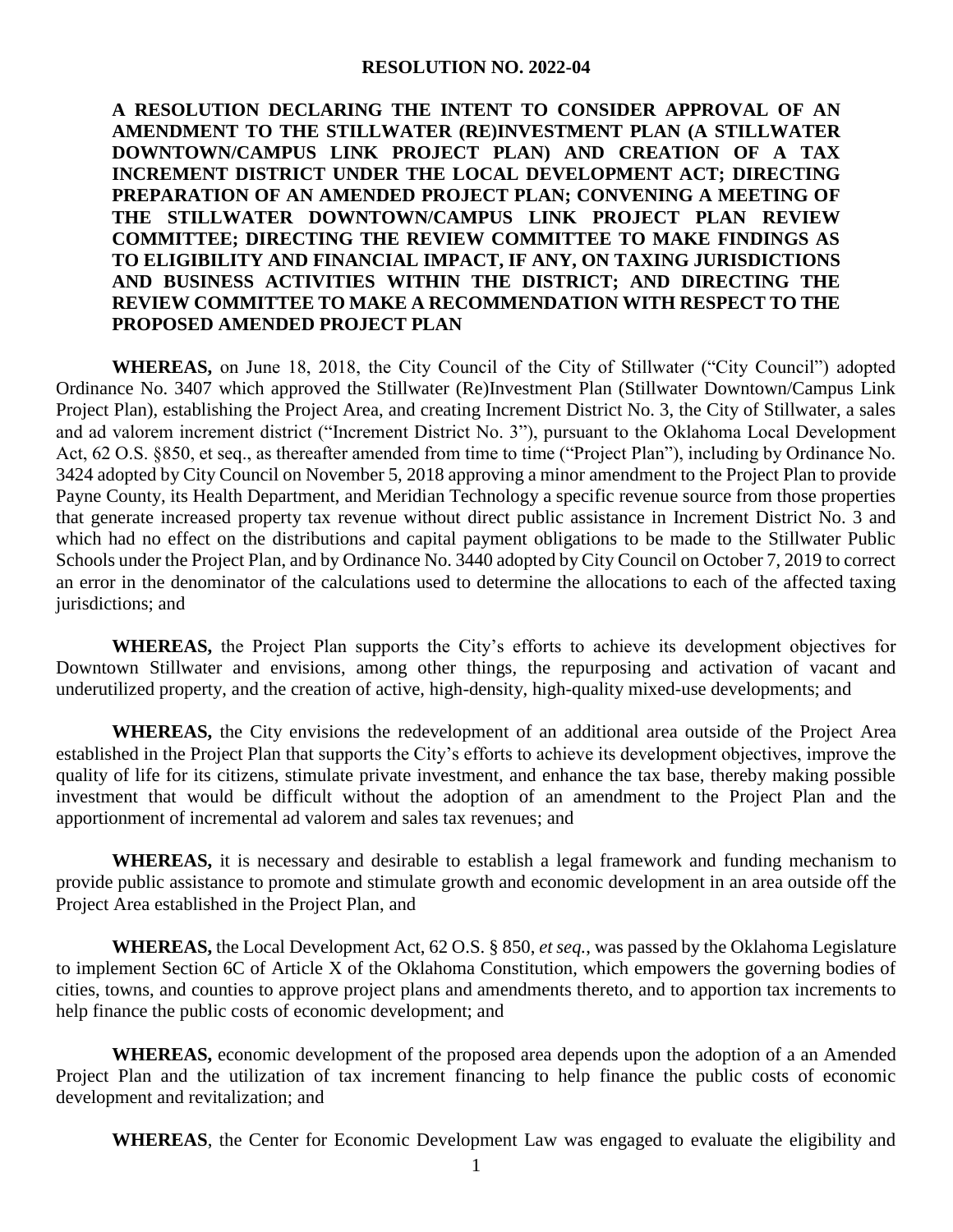feasibility of a potential strategy and amended Project Plan to implement development and pre-development strategies; and

**WHEREAS**, the Center for Economic Development Law has reported favorably as to the eligibility of the proposed amended Project Area and recommends formal consideration of, and is hereby directed to prepare, an Amended Project Plan to build on existing plans, authorize implementation strategies, and create supporting financing tools; and

**WHEREAS,** the City Council of the City, as the governing body of the City, is empowered to approve an amendment to the Project Plan and create tax increment districts to further the public purpose of and economic development in the City; and

**WHEREAS,** without the adoption of an amendment to the Project Plan, the establishment of an increment district, and other authorizations provided for in the Local Development Act, much of the potential economic growth in the proposed amended Project Area would be difficult or impossible; and

**WHEREAS,** consistent with the Local Development Act, the Stillwater Downtown/Campus Link Project Plan Review Committee ("Review Committee") has been previously established, and is comprised of: one representative of the City of Stillwater City Council, who serves as the chairperson of the Review Committee; one representative of the Stillwater Planning Commission designated by that body; one representative of Payne County designated by that body; one representative of the Payne County Health Department designated by that body; one representative of the Meridian Technology Center designated by that body; one representative of the Stillwater Public Schools designated by that body; and three members representing the public at large, at least one of whom is a representative of the business community in the City, who were selected by the other Review Committee members from a list of seven names submitted by the chairperson of the Review Committee.

**WHEREAS,** pursuant to the Local Development Act, the Review Committee shall review and make a recommendation concerning a proposed Amended Project Plan including a potential increment district, consider and make findings and recommendations with respect to the conditions establishing the eligibility of the proposed increment district, and to consider and determine whether the proposed Amended Project Plan will have a financial impact on any taxing jurisdiction and business activities within the proposed increment district and to report its findings and make its recommendations to the City.

## **NOW, THEREFORE, BE IT RESOLVED** by the City Council of Stillwater, Oklahoma, that:

- 1. The City Council intends to consider approval of an Amended Project Plan and creation of an ad valorem and sales tax increment district to facilitate the financing of eligible project costs and hereby directs the Center for Economic Development Law to prepare an Amended Project Plan to be submitted for consideration in accordance with the Local Development Act.
- 2. City staff and the Center for Economic Development Law are authorized and directed to assist in the process of consideration of an Amended Project Plan.
- 3. Mayor William H. Joyce shall continue to serve as the City of Stillwater City Council's representative and chairperson of the Stillwater Downtown/Campus Link Project Plan Review Committee.
- 4. The chairperson of the Review Committee shall convene a meeting of the Review Committee to consider and make its findings and recommendations to the City Council with respect to the conditions establishing the eligibility of the proposed new Project Area and new increment district, and the appropriateness of approval of the proposed Amended Project Plan.